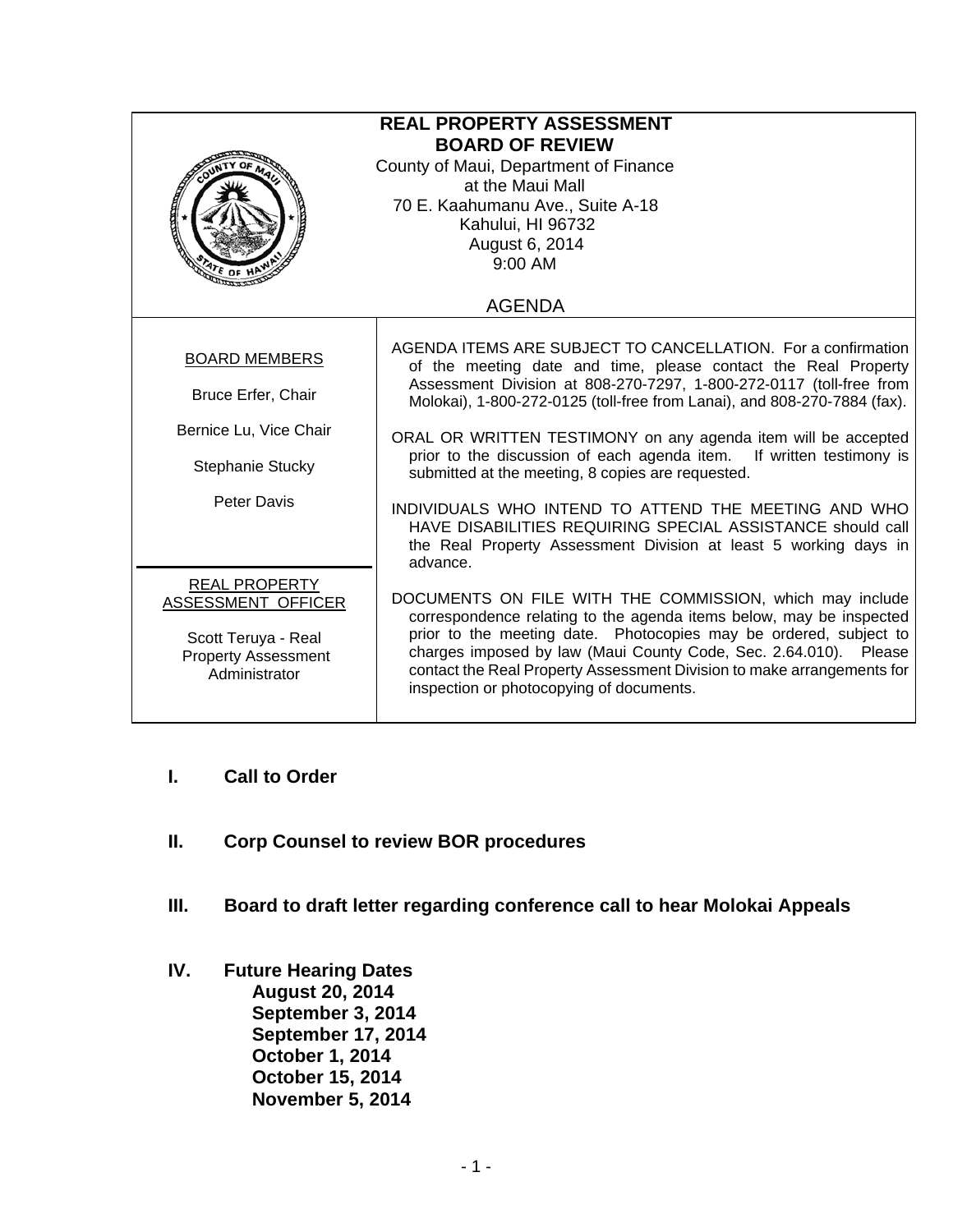## **V. New Business**

#### **A. Actions on Real Property Assessment Appeals**

## **Supervising Real Property Tax Clerk – Melvina Kanaha**

| <b>CASE NO.</b> | <b>TMK</b>       | <b>APPELLANT</b>                  |
|-----------------|------------------|-----------------------------------|
| 014538          | 3-5-033-054-0000 | Romeo/Estrellita Hermogeno        |
| 014762          | 3-5-034-014-0000 | Housing & Land Enterprise of Maui |
| 015082          | 3-9-001-057-0025 | Timothy G. Schugt                 |
| 014736          | 3-9-035-079-0000 | <b>Stephanie Cherin</b>           |
| 014626          | 3-9-040-073-0000 | <b>Glenn Shadle</b>               |
| 014750          | 3-9-058-048-0000 | <b>Eryck Quesada</b>              |

#### **Real Property Appraiser – Lewis dela Cruz**

| CASE NO. | <b>TMK</b>       | <b>APPELLANT</b>                   |
|----------|------------------|------------------------------------|
| 014634   | 2-1-007-095-0024 | GWS 2012 Makena Residence Trust    |
| 14014482 | 2-1-007-095-0077 | Roger & Janice Morgan              |
| 014521   | 2-1-008-069-0003 | <b>Paul Curtis Hunter</b>          |
| 014700   | 2-1-008-069-0006 | <b>Wailea Elua Partnership LLP</b> |
| 14014473 | 2-1-008-069-0008 | Olga Baker                         |
| 014516   | 2-1-008-069-0009 | Steven & Cynthia Giardina          |
| 014515   | 2-1-008-070-0040 | Oversea Lion Company Ltd           |
| 015093   | 2-1-008-070-0042 | Daniel Arthur Zack                 |
| 14014465 | 2-1-008-091-0035 | <b>SF Holding Company LLC</b>      |
| 014951   | 2-1-008-091-0042 | Jeffrey J Morley                   |
| 014708   | 2-1-008-091-0099 | <b>WBV Business Apt LLC</b>        |
| 14014502 | 2-1-023-004-0013 | David Colden                       |
| 014659   | 2-1-023-004-0111 | Jerry Lawrence Smith               |
| 014960   | 2-1-023-005-0007 | <b>Robert B Nelson</b>             |

#### **Real Property Appraiser – Joshua Poouahi**

| <b>CASE NO.</b> | TMK              | <b>APPELLANT</b>                  |
|-----------------|------------------|-----------------------------------|
| 014963          | 3-4-025-049-0000 | <b>Olinda County Estates Inc.</b> |
| 014961          | 3-4-044-026-0000 | <b>Olinda County Estates Inc.</b> |
| 014636          | 4-4-001-052-0019 | <b>Mohannad Merheb</b>            |
| 14014481        | 4-4-001-097-0281 | Daniel Kam Yau Chun               |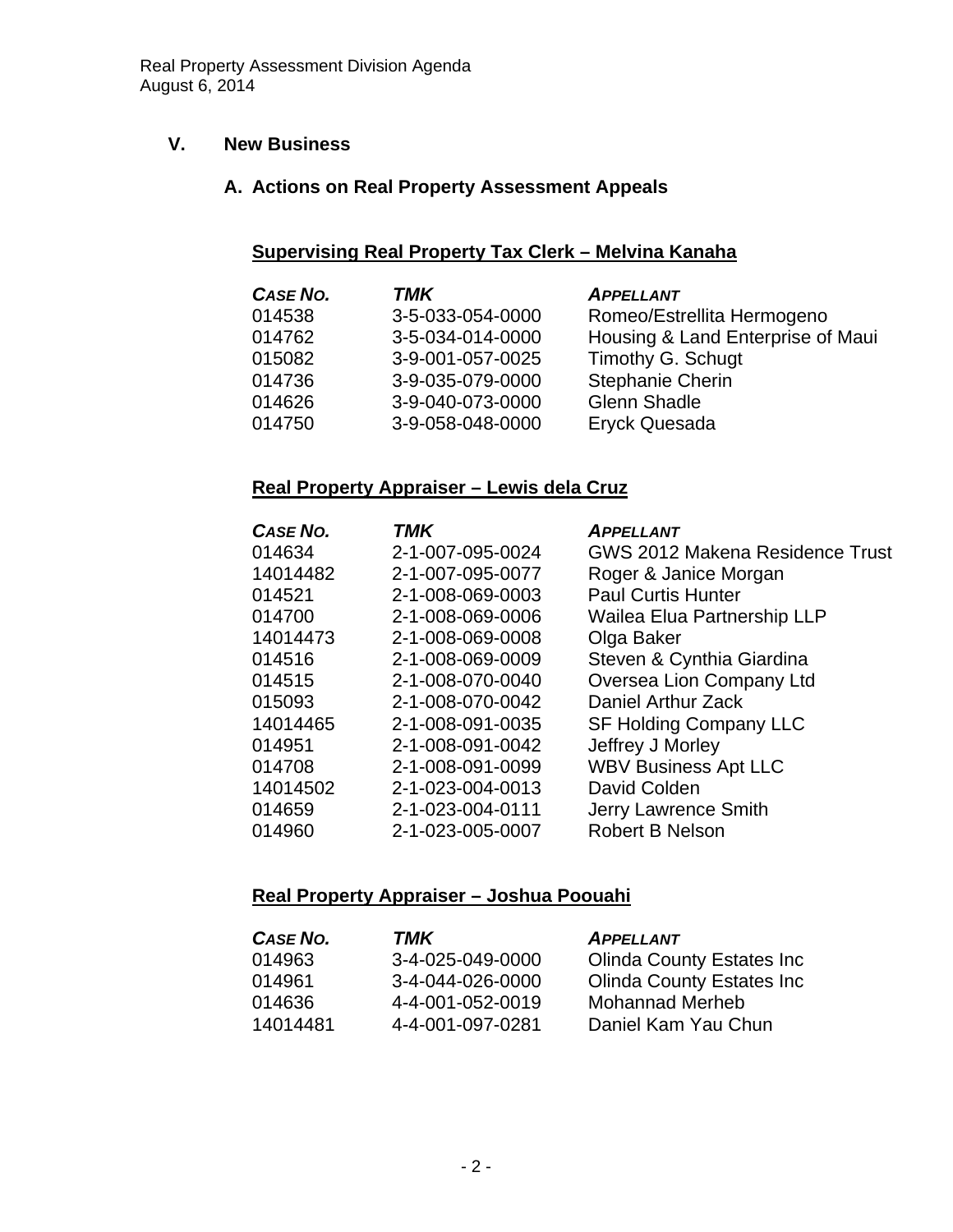#### **Real Property Appraiser – Kimo Kurokawa and Real Property Valuation Analyst – Sandra Kuniyoshi**

| <b>CASE NO.</b> | TMK              | <b>APPELLANT</b>             |
|-----------------|------------------|------------------------------|
| 014962          | 4-2-006-001-0015 | Andrea B Saliba Trust (2014) |
| 014268          | 4-2-006-001-0015 | Andrea B Saliba Trust (2013) |

# **Real Property Appraiser – Seiko Machida**

| CASE NO. | TMK              | <b>APPELLANT</b>             |
|----------|------------------|------------------------------|
| 014683   | 4-1-001-009-0000 | Maui Land & Pineapple Co Inc |
| 014689   | 4-2-004-049-0000 | Maui Land & Pineapple Co Inc |

## **Real Property Appraiser – Kari Stockwell**

| CASE NO. | TMK              | <b>APPELLANT</b>                       |
|----------|------------------|----------------------------------------|
| 015004   | 3-9-001-043-0004 | <b>Consolidated Resorts Management</b> |
| 015005   | 3-9-001-043-0006 | <b>Consolidated Resorts Management</b> |
| 015006   | 3-9-001-043-0007 | <b>Consolidated Resorts Management</b> |
| 015007   | 3-9-001-043-0008 | <b>Consolidated Resorts Management</b> |
| 015008   | 3-9-001-043-0009 | <b>Consolidated Resorts Management</b> |
| 015009   | 3-9-001-043-0010 | <b>Consolidated Resorts Management</b> |
| 015010   | 3-9-001-043-0011 | <b>Consolidated Resorts Management</b> |
| 015011   | 3-9-001-043-0012 | <b>Consolidated Resorts Management</b> |
| 015012   | 3-9-001-043-0013 | <b>Consolidated Resorts Management</b> |
| 015013   | 3-9-001-043-0015 | <b>Consolidated Resorts Management</b> |
| 015014   | 3-9-001-043-0016 | <b>Consolidated Resorts Management</b> |
| 015015   | 3-9-001-043-0017 | <b>Consolidated Resorts Management</b> |
| 015016   | 3-9-001-043-0018 | <b>Consolidated Resorts Management</b> |
| 015017   | 3-9-001-043-0021 | <b>Consolidated Resorts Management</b> |
| 015018   | 3-9-001-043-0022 | <b>Consolidated Resorts Management</b> |
| 015019   | 3-9-001-043-0023 | <b>Consolidated Resorts Management</b> |
| 015020   | 3-9-001-043-0024 | <b>Consolidated Resorts Management</b> |
| 015021   | 3-9-001-043-0026 | <b>Consolidated Resorts Management</b> |
| 015022   | 3-9-001-043-0027 | <b>Consolidated Resorts Management</b> |
| 015023   | 3-9-001-043-0028 | <b>Consolidated Resorts Management</b> |
| 015024   | 3-9-001-043-0029 | <b>Consolidated Resorts Management</b> |
| 015025   | 3-9-001-043-0030 | <b>Consolidated Resorts Management</b> |
| 015026   | 3-9-001-043-0031 | <b>Consolidated Resorts Management</b> |
| 015027   | 3-9-001-043-0032 | <b>Consolidated Resorts Management</b> |
| 015028   | 3-9-001-043-0033 | <b>Consolidated Resorts Management</b> |
| 015029   | 3-9-001-043-0035 | <b>Consolidated Resorts Management</b> |
| 015030   | 3-9-001-043-0036 | <b>Consolidated Resorts Management</b> |
| 015031   | 3-9-001-043-0037 | <b>Consolidated Resorts Management</b> |